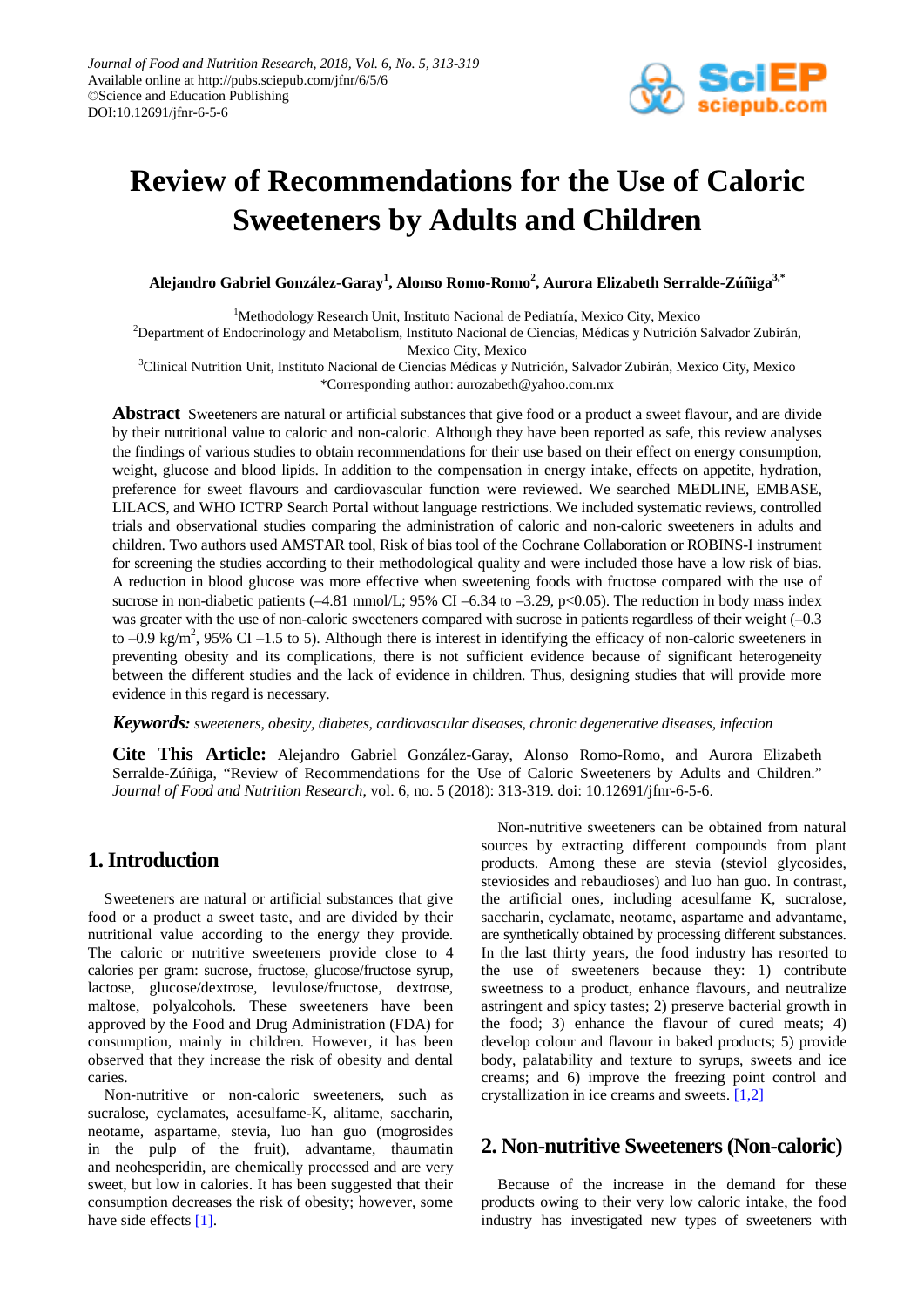greater sweetness and lower energy contribution. Among these are  $[1,3]$ :

## **2.1. Aspartame**

A dipeptide formed by aspartic acid and phenylalanine. Methanol is produced when it is metabolized. It provides 4 kcal/g. Some of its advantages are: 200 times sweeter than sugar, enhances the taste of food, does not cause caries and works synergistically with acesulfame K. Its main disadvantages are: metallic taste, high cost, unstable at high temperatures, low solubility in water, it degrades with time and its sweetening capacity reduces in combination with flavourings.

Aspartame is mainly used in liquid and powdered drinks, puddings, jellies, cereals, desserts, sauces and chocolates. It has been found that at high doses, it produces biochemical changes in plasma amino acids and secondary formaldehyde production during methanol conversion. However, clinical trials have reported that it is safe at 75 mg/kg/d. Other reported effects are headaches, hypertension, oedema, type IV hypersensitivity, changes in appetite and depressive states due to changes in the cerebral enzymatic activity of acetylcholinesterase. However, these reports have a limited number of patients and significant methodological deficiencies, and these effects have not been replicated in new investigations. [\[4\]](#page-5-1)

Currently, its use is not recommended for phenylketonuric patients, as they cannot metabolize and degrade phenylalanine in the liver, due to a genetic lack of the enzyme, phenylalanine hydroxylase, leading to its accumulation and generation of ketone bodies that cause neuronal damage. [\[4,5\]](#page-5-1)

#### **2.2. Acesulfame K**

A derivative of acetoacetic acid in combination with potassium. Its main use is to intensify the sweetness of food in combination with other sweeteners. It is absorbed in the small intestine and is excreted through the kidneys without being metabolized, hence it does not produce energy. Some of its advantages are quick perceptible sweetness, 200 times faster than sugar, it is resistant to heat and does not cause tooth decay. However, it has an unpleasant taste in high concentrations.

Acesulfame K is used in beverages, dairy products, jams, sweets, baked products, chewing gum, canned fruits and vegetables, fish, ice creams, gelatine, pasta and mouthwash. Different studies have shown no association between its consumption and the development of cancer, metabolic disorders, neurotoxicity, headaches, seizures or behavioural alterations, as has been suspected in previous years. [\[4\]](#page-5-1)

## **2.3. Saccharin**

An o-sulfobenzoic imide substance, which was the first non-caloric sweetener marketed during the world wars as a substitute for sugar, as it was rationed throughout Europe. It is absorbed by the intestine and excreted by the kidneys without being metabolized. No toxic effects are known.

Its advantages are that it is stable at high temperatures, pH variations, cooling and freezing, it is 200 to 700 times sweeter than sugar and is 100% soluble in water. However, it leaves a bitter taste. It is used as a substitute in instant drinks, sweets, juices, dairy products, jellies, jams, preserves, ciders, fish and canned fruits, sauces, chewing gum, multivitamins, ice creams, puddings, chocolates, toothpaste and mouthwash. [\[4\]](#page-5-1)

## **2.4. Sucralose**

Obtained from the chlorination of sucrose, in which three hydroxyl groups are replaced by chloride ions. It is not easily absorbed by the digestive tract, being eliminated with the faeces and the renal route without being metabolized or having any osmotic effect. It is 600 times sweeter than sugar.

Its advantages are its solubility in water, stability at high temperature and low pH, it functions synergistically with other sweeteners, it does not cause tooth decay and does not react with other food components. However, it is unstable in storage and susceptible to discoloration. It is used as a tabletop sweetener, in processed fruits, carbonated drinks, chewing gum, baked goods, jams, dairy products, frozen desserts, dressings and salads.

Sucralose is considered safe for patients with diabetes, which was demonstrated in a clinical trial with 128 people who were administered a dose three times greater than the estimated daily consumption and no adverse effects on glycaemic control were reported. [\[4,6\]](#page-5-1)

## **2.5. Stevia**

A natural sweetener, obtained from cooking and crushing the leaves of the perennial *Stevia rebaudiana* plant, whose leaves contain a mixture of steviol, steviosides, dulcosides, and rebaudiosides A, B, C and D, which can constitute 4% to 20% of the weight of the leaf depending on the variety and growing conditions.

It is not absorbed by the intestine, but is degraded by the intestinal flora. In experimental studies with animals, a weak mutagenic effect of steviol and 15-oxo-steviol has been demonstrated, so only the use of purified extracts has been allowed to minimize these risks. Its advantages are: high sweetness level, soluble in water, it is not fermentable, it resists high temperatures and it functions synergistically with other combinations of sugars. However, in large quantities it tastes like liquorice and menthol, and it is not used to preserve food. It is used in confectionery, baked goods, beverages, dairy products, liquor, beer, soft drinks, ice creams and soy sauce. [\[7\]](#page-5-2)

## **2.6. Neotame and Advantame**

Derived from aspartame, they contain aspartic acid and phenylalanine, but with greater sweetening power (neotame is 7,000 to 13,000 times and advantame is 20,000 sweeter than sucrose). They can be consumed by people with phenylketonuria because the amount of phenylalanine in advantame is not significant. Both are stable at high temperatures, and advantame also is used in the food industry as flavour enhancers. [\[8,9,10\]](#page-5-3)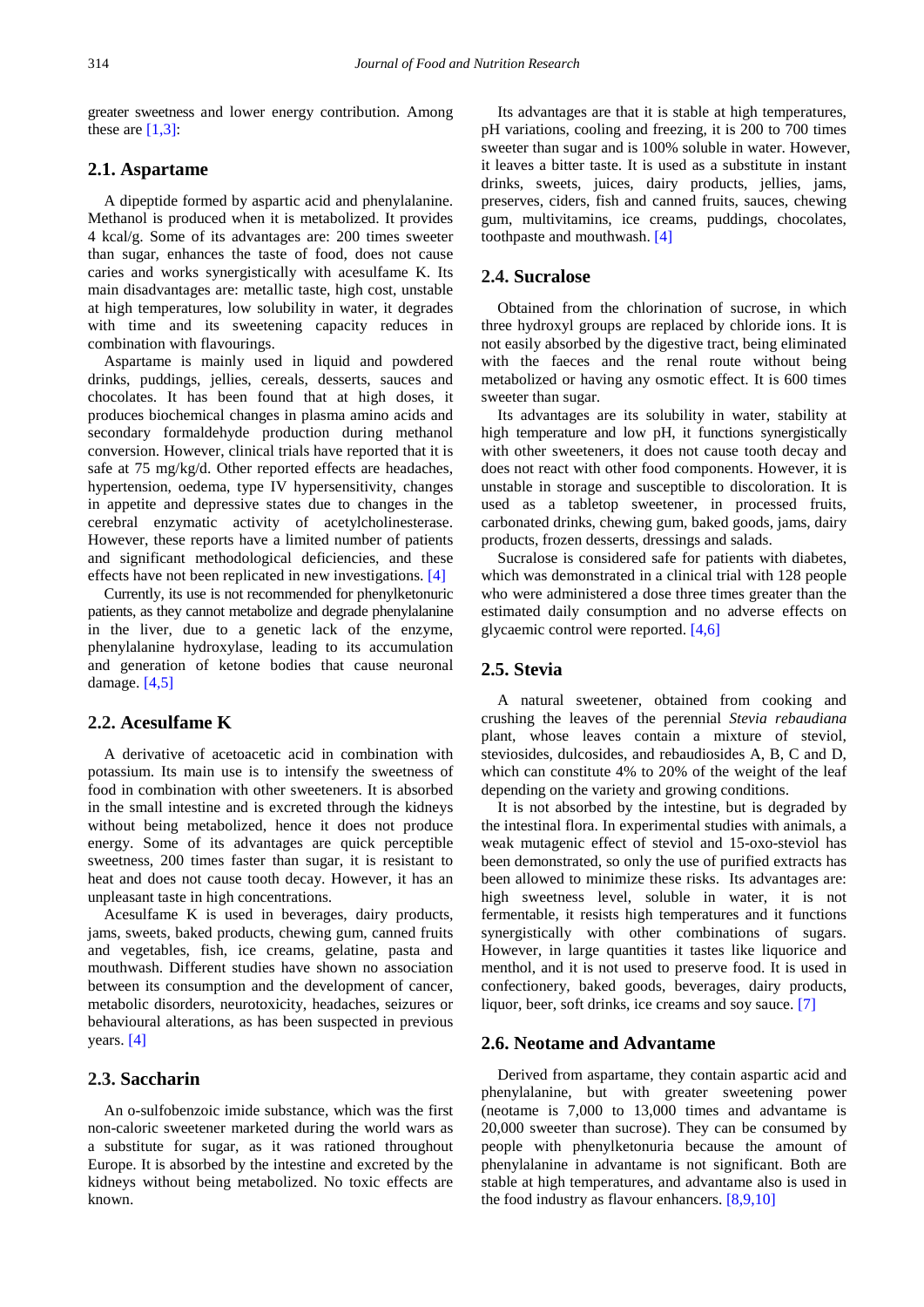<span id="page-2-1"></span><span id="page-2-0"></span>

## **2.7. Luo Han Guo**

An extract of non-nutritive mogrosides obtained from the pulp of the plant, *Siraitia grosvenorii*. It is 100 to 250 times sweeter than sucrose. The acceptable daily intake has not been determined, yet, and although it has been very well accepted, like stevia, it is not yet marketed worldwide [\[8,11\]](#page-5-3) [\(Table 1\)](#page-2-0).

## **3. Methods**

We searched MEDLINE, EMBASE, LILACS, and WHO ICTRP Search Portal. The date of the last search was January 2018 for all databases without language restrictions. We included systematic reviews, controlled trials and observational studies comparing the administration of caloric and non-caloric sweeteners in adults and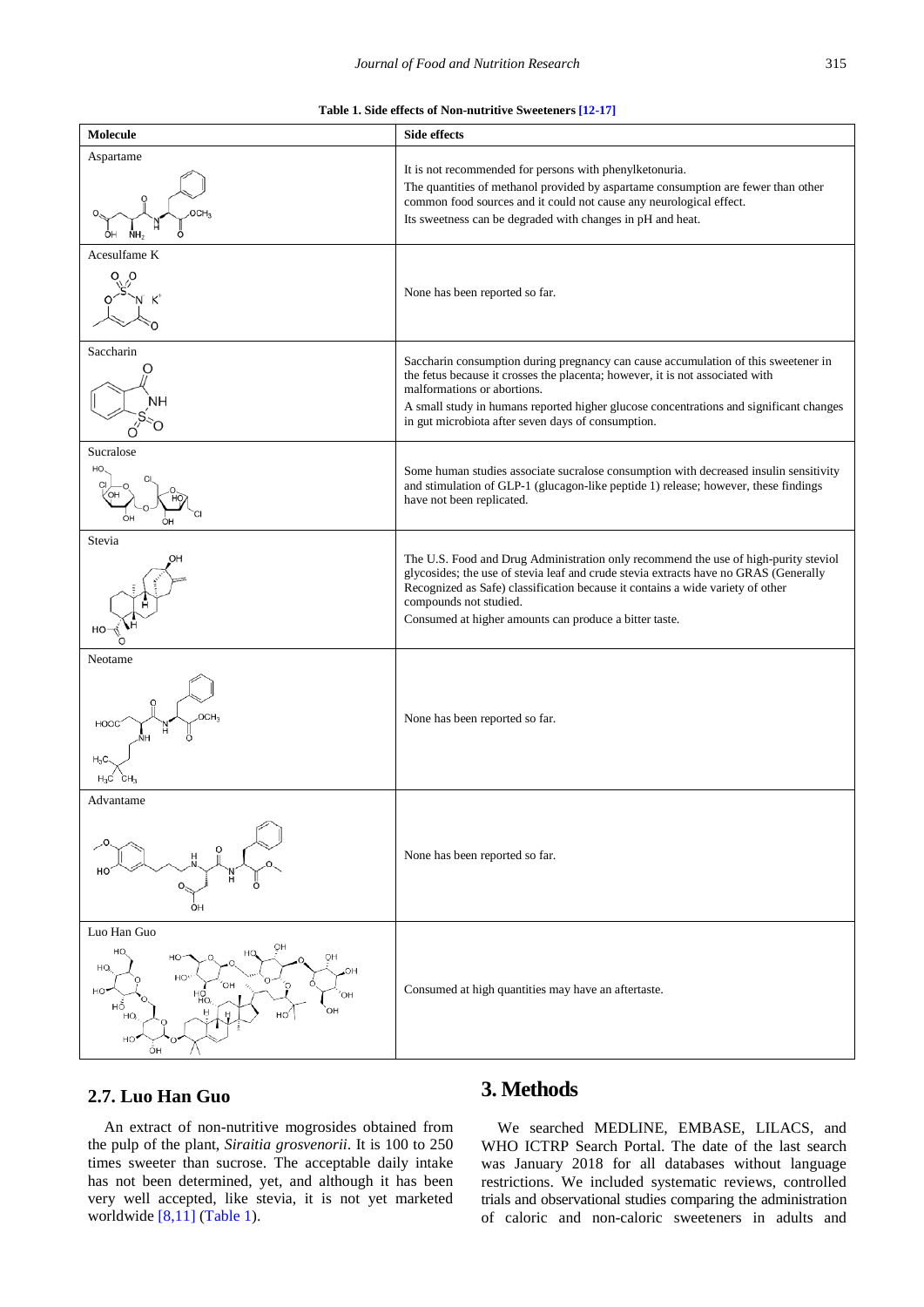children. Two authors used AMSTAR tool for systemic reviews, Risk of bias tool of the Cochrane Collaboration for controlled trials or ROBINS-I instrument for nonrandomized studies to screening their methodological quality. We resolved discrepancies through consensus and only those reports with an overall low risk of bias were included in this review.

# **4. Sweeteners and Chronic Degenerative Diseases**

The health situation has changed in the last two decades because there is an excessive caloric intake of industrialized foods and a low energy expenditure due to sedentary lifestyle, which is associated with changes in the consumption patterns of sweetened beverages, increasing the risk of obesity, insulin resistance, type 2 diabetes mellitus and cardiovascular diseases in children and adults.

In the analysis sector of the sweetener market in Mexico, it has been reported that the annual average of sugar consumption has decreased by 2.7% from 2002 to 2011, which may be due to variations in the price, supply and demand of sugar, and changes in the dietary habits of the population, and because the consumption of high fructose corn syrup has increased at a rate of 40% on an annual average, constituting more than a quarter of the sweetener market in Mexico.

Characterizing the consumption of non-caloric sweeteners is complicated because several combinations are used in many products, without their exact content being specified, which makes it difficult to determine the ingested amount of each sweetener per day. However, it has been estimated that the general consumption of these products has grown by an average of 10.7% annually, representing around 5.5% of the sweetener market. [\[18\]](#page-6-0)

Because of the continuous increase in the consumption of non-nutritive sweeteners (up to 15.1%) to promote weight reduction, the commercial food industry has taken this opportunity to add such sweeteners to their products, calling them dietetic foods, earning up to 1 trillion dollars in 2014. However, their side effects have not been analysed, thus the present review was carried out to obtain evidence and generate recommendations about their use in the general population. [\[19\]](#page-6-1)

## **4.1. Sweeteners in the Control of Diabetes Mellitus**

Several researchers have evaluated the consumption of non-nutritive sweeteners by patients with diabetes, observing a prevalence of up to 96%, being significantly higher in men ( $p = 0.01$ ), with a preference for acesulfame K in 90% of the population, followed by aspartame in 86%, sucralose in 80%, stevia in 22% and saccharin in 0.7% (20). Because of their high consumption, since 1800 different clinical trials have been conducted to determine which sweetener is more effective in maintaining normal glucose and blood lipid concentrations without adverse effects. Among these we note the following:

In 2011, Wiebe *et al*., conducted a systematic review with network meta-analysis to compare the effectiveness of sweeteners added to food to control blood glucose concentration 2 h after of food intake. In this study, 53 clinical trials were included, with a total of 1126 overweight, obese and/or diabetic patients over 16 years of age, who were given diets with different types of sweeteners (glucose, fructose, sucrose, sugar alcohols, aspartame, saccharine, sucralose and stevia). At the end of the study it was concluded that the use of fructose reduced glucose concentrations compared with diets with sucrose  $(-1.12 \text{ mmol/L}; 95\% \text{ CI} -1.95 \text{ to } -0.27, \text{ p} < 0.05) \text{ and }$ glucose  $(-4.8 \text{ mmol/L}; 95\% \text{ CI } -6.34 \text{ to } -3.29, \text{ p} < 0.05)$ , without increasing blood cholesterol levels [\(Figure 1\)](#page-2-1) [\[21\].](#page-6-2)



**Figure 1.** Network Meta-analysis of Six Interventions in Glycemic Control (mmol/L) in the Blood, 2 h After Ingestion

In 2009, Sievenpiper conducted a systematic review, in which he analysed 16 clinical trials with 236 patients with diabetes mellitus type 1 and 2, and compared them using the same interventions, reporting that there was no statistically significant difference in the reduction in concentration of glucose, total cholesterol, low density lipoprotein (LDL) or high density lipoprotein (HDL) in the blood, which was attributed to the substantial heterogeneity in his analysis. [\[22\]](#page-6-3)

In 2008, Livesey evaluated the effects of a fructosecontaining diet in a study that included 112 clinical trials with 106 healthy individuals and individuals with some metabolic alteration (insulin resistance, diabetes mellitus type 2, hyperlipidaemia), who were given fructosesweetened foods. He compared the results with patients who received another type of sweetener in their diet (glucose, sucrose or maltodextrins), observing a reduction in the concentration of glycosylated haemoglobin and triacyl-glycerol in the patients that fructose was added to their diet  $(-0.02 \text{ mmol/L}; 95\% \text{ CI} -0.03 \text{ to } -0.01, \text{ p} < 0.05)$ . [\[23\]](#page-6-4)

Regarding the relationship between the consumption of beverages containing non-caloric sweeteners and the development of diabetes mellitus, De Koning conducted a cohort study with a follow-up of 20 years. He reported observing an increase in the risk of developing the disease. However, after a multivariate analysis it was concluded that this relationship was spurious, as it mainly depended on the basal health conditions of the subjects and the diet they consumed daily. [\[24\]](#page-6-5) Given these results, the American Dietetic Association stated that non-nutritive sweeteners were safe for consumption because they do not affect the glycemic response in patients with diabetes mellitus. [\[25,26\]](#page-6-6)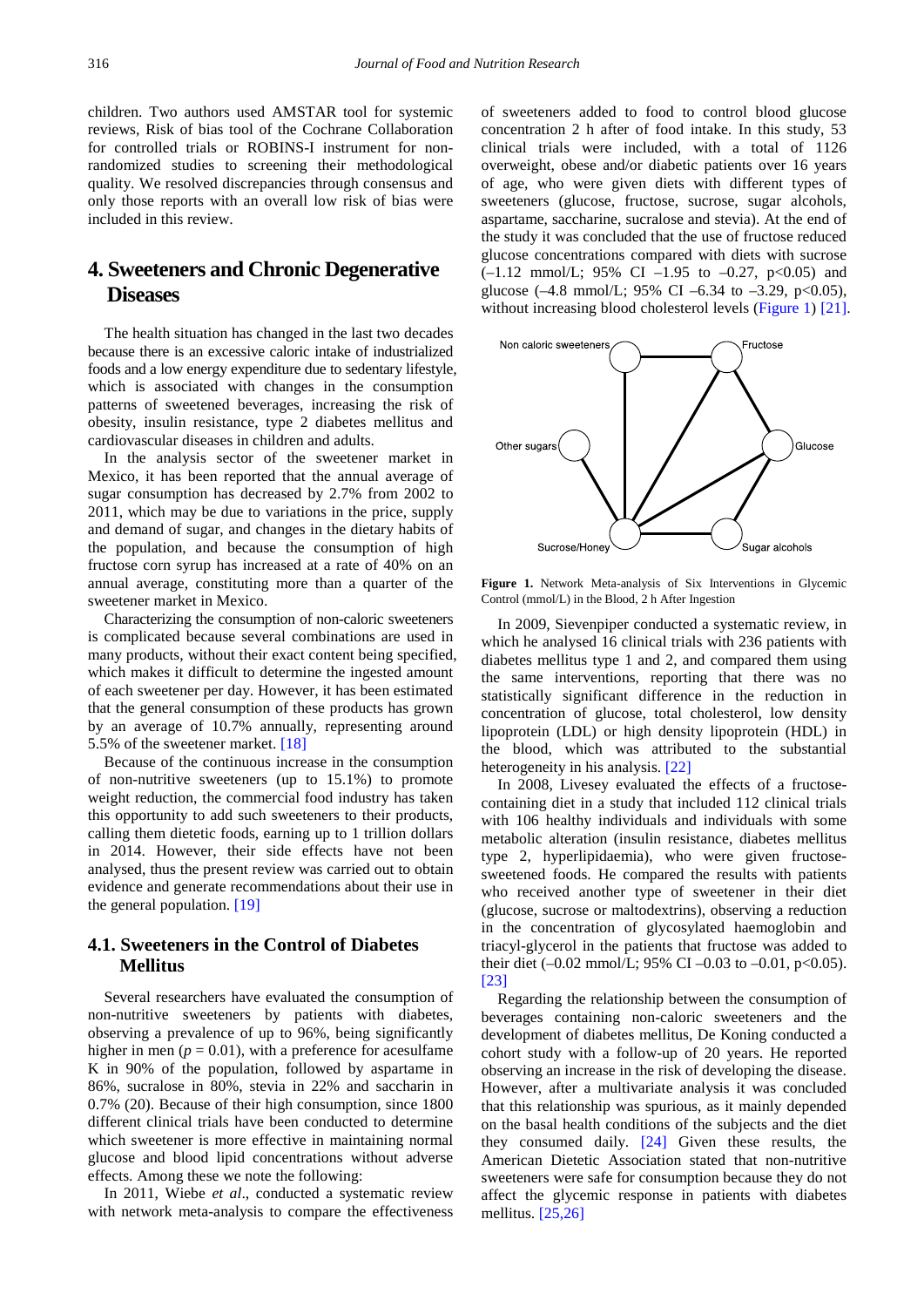#### **4.2. Sweeteners and Energy Ingestion**

We found a review conducted by Gardner (2012), in which 12 studies were included, which compared the compensation of energy intake of participants who consumed foods containing aspartame with subjects who added sucrose to their food. The author found that 32% of the original energy deficit was not compensated for during the 24 h after the intake of foods with aspartame, resulting in a reduction in calories. [\[3\]](#page-5-5)

Similar results were observed in:

A clinical trial conducted by Raben in 2002, which compared the consumption of energy after the intake of sucrose-containing foods with subjects who ingested food containing non-nutritive sweeteners. After 10 weeks of follow-up, there was a significant increase in body weight, fat mass, blood pressure and caloric intake in the subjects consuming sucrose-containing food compared with patients who consumed foods containing non-nutritive sweeteners. [\[27\]](#page-6-7)

A study by Suez *et al*., which included seven participants who consumed for a week the total admissible daily intake of saccharin, observed that the glucose concentration in the participants rose considerably from day 5 of intervention. [\[28\]](#page-6-8)

A systematic review by Rogers (2016), who evaluated the caloric intake after the consumption of unsweetened beverages, drinks with sugar and beverages with noncaloric sweeteners, noted that the consumption of noncaloric sweeteners only reduced the energy intake when compared with drinks sweetened with sugar (–94 kcal; 95% CI –122 to –66, p<0.05). [\[29\]](#page-6-9)

Based on the abovementioned findings, the American Association of Cardiology examined whether changes in the polymorphism of the sweet taste receptors, Taste 1 receptor Member 2 and 3, affect the preference for sweet-tasting foods, favouring their intake; resulting in increase on appetite because of their effect on insulin secretion; increase the thirst sensation due to their palatability and high osmolarity, thus favouring the intake of beverages; which consumption increases in energy intake that leads to a greater risk for obesity. However, no conclusive results were obtained. [\(Table 2\)](#page-4-0) [\[3,30,31,32,33\].](#page-5-5)

#### **4.3. Sweeteners and Body Weight**

Several researchers have proposed that the interaction of these sweeteners with sweet taste receptors located in pancreatic beta cells and enteroendocrine cells promotes the secretion of insulin and GLP-1 (a peptide similar to glucagon type 1), and increase glucose transport at the intestinal level, upon an increase in the expression of the transporters, sodium/glucose cotransporter 1 (SGLT1) and glucose transporter 2 (GLUT2), leading to elevation in the blood glucose concentration. [\[26\]](#page-6-10)

However, these theories are contradictory to the evidence reported previously:

In Miller's systematic review, he documented that the consumption of non-caloric sweeteners caused a small but significant decrease in body weight  $(-0.80 \text{ kg}; 95\% \text{ CI} -$ 1.17 to -0.43), body mass index  $(-0.24 \text{ kg/m}^2; 95\% \text{ CI} -$ 0.41 to 0.07), fat mass  $(-1.10 \text{ kg}; 95\% \text{ CI} -1.77 \text{ to } -0.44,$   $p<0.05$ ) and waist circumference  $(-0.83 \text{ cm}; 95\% \text{ CI} -$ 1.29 to -0.37)[. \[34\]](#page-6-11)

Rogers identified a significant decrease in body weight in both adults and children after consuming beverages with non-nutritive sweeteners compared with drinks sweetened with sugar  $(-1.35 \text{ kg}; 95\% \text{ CI} -2.28 \text{ to } -0.42)$ , p<0.05), concluding that these sweeteners could positively influence energy saving, and therefore favour weight loss when used as a substitute for sugar consumption and under a structured food plan to avoid overcompensation of energy savings. [\[29\]](#page-6-9)

A Sievenpiper review in 2012 included 41 clinical trials in which 756 diabetic patients. This study compared fructose as a dietary supplement with other sources of carbohydrates in the diet to examine the effect on body weight. He observed that after 7 days of intervention, there was a significant weight reduction in patients who consumed fructose  $(-0.55 \text{ kg}; 95\% \text{ CI} -1.09 \text{ to } -0.02, \text{ p} < 0.05)$ , concluding that fructose could be effective in reducing body weight. [\[35\]](#page-6-12)

In the paediatric population, there is very little evidence in this regard. However, a study analyzed the body mass index of 193 families, who had children and adolescents who usually consumed foods with non-caloric sweeteners and compared them with families consuming sugarsweetened foods. After 6 months, this study reported that children in the families who consumed foods with noncaloric sweeteners, decreased their body mass index significantly. [\[36\]](#page-6-13)

Similar findings were observed in a clinical trial performed in 2006, which was conducted on 103 patients between 13 and 18 years of age who regularly consumed sugar-sweetened beverages (diet drinks, ice tea, lemonade and punch). For 25 weeks, their usual consumption of sugar-sweetened beverages was displaced to noncaloric beverages. The authors observed a significant reduction in body mass index (-0.63  $\pm$ 0.23 kg/m<sup>2</sup>), offering additional support for American Academy of Pediatrics guidelines to limit the consumption of sugar-sweetened beverages. [\[37\]](#page-6-14)

**Table 2. Theories on the Effect of Sweeteners on Appetite (Modified from 20).**

<span id="page-4-0"></span>

| <b>Potential mechanisms</b>                              | Description of the phenomenon                                                                                                                                                                 |
|----------------------------------------------------------|-----------------------------------------------------------------------------------------------------------------------------------------------------------------------------------------------|
| Stimulation of the cephalic<br>phase                     | It has been observed that non-nutritive<br>sweeteners affect this phase, thus the<br>feeling of hunger and appetite                                                                           |
| Nourishing and osmotic<br>effects                        | Because of their low energy and<br>osmotic load, sweeteners may alter the<br>speed of gastric emptying and<br>absorption of other factors of<br>digestion, affecting the feeling of<br>hunger |
| Palatability                                             | Non-caloric sweeteners increase<br>palatability, which stimulates hunger<br>and/or reduces satiety                                                                                            |
| Overcompensation                                         | The energy saving due to the<br>substitution by the use of a sweetener<br>leads to subsequent compensation                                                                                    |
| Loss of signal fidelity                                  | The properties of metabolic signals are<br>lost and directed towards a signal for<br>over consuming energy                                                                                    |
| Activation of reward<br>systems                          | Non-caloric sweeteners may play a<br>role in food intake reward                                                                                                                               |
| Palate training and<br>reinforcing something<br>familiar | Repeated exposure to non-nutritive<br>sweeteners perpetuate preference for<br>sweet foods in the diet                                                                                         |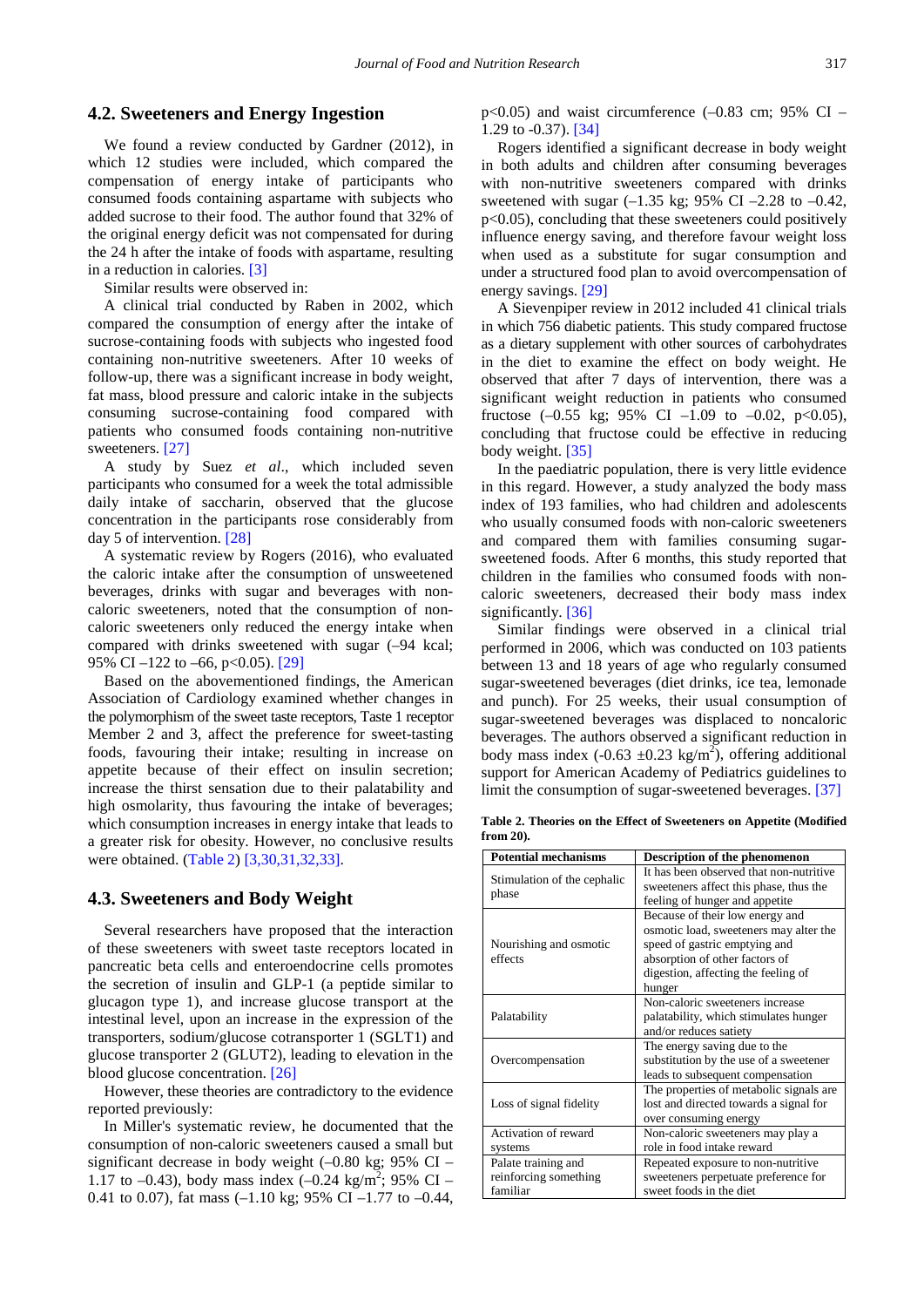## **4.4. Sweeteners and Cardiovascular Function**

Regarding the cardiovascular risk of sweeteners, Fung and Ling conducted cohort studies in 2009 and 2011 in which they included 2500 adults, to analyse the association between the intake of sweetened beverages and the presence of coronary heart disease. It was reported that the consumption of two or more drinks with added sweeteners increased up to 2% the risk of coronary heart disease, renal failure and metabolic syndrome in these patients after consumption for a period of 9 to 12 years. However, the authors concluded that despite observing this association, it does not determine a causal relationship, and therefore more studies are required to characterize this phenomenon. [\[38,39\]](#page-6-15)

Similar findings were reported in the Azad metaanalysis, which observed an increased risk of developing hypertension (HR 1.12, 95% CI 1.08 to 1.13, I2 53%, p<0.05), cerebral vascular events (RR 1.14, 95% CI 1.04 to 1.26, I2  $0\%$ ,  $p<0.05$ ) and different cardiovascular events (RR 1.32, 95% CI 1.15 to 1.52, I2 0%,  $p<0.05$ ). However, they lack evidence and these associations require more experimental studies. [\[40\]](#page-6-16)

#### **4.5. Sweeteners and Infections**

Finally, it has been observed that xylitol, a caloric sweetener, reduced infection by *Streptococcus Pneumoniae* and *Haemophilus Influenzae* in nasopharyngeal cells, hence it was suggested that it could decrease the risk and frequency of acute otitis media infections in children under 12 years of age. Under this premise, in 2013, Azarpazhooh conducted a systematic review that included three clinical trials with 1826 children who were given a xylitol diet or placebo. He observed that there was a significant reduction in the risk to develop an episode of acute otitis media (RR 0.75; 95% CI 0.65 to 0.88, p<0.05). However, this effect was not consistent in children who already had a respiratory tract infection during the intervention, suggesting that it may be a useful alternative as a coadjuvant in the prevention of otitis media. [\[41\]](#page-6-17)

## **5. Conclusions**

After analysing all the evidence, including a network meta-analysis where seven types of sweeteners were compared, seven systematic reviews in which 53 clinical trials were included with more than 5000 patients, and different observational cohort studies, we concluded the following:

A) Regarding the control of the concentration of blood glucose, foods sweetened with fructose were found to be more effective compared with the use of sucrose, glucose or other sugars 2 h after consumption in non-diabetic patients  $(-4.81 \text{ mmol/L}; 95\% \text{ CI} -6.34 \text{ to } -3.29, \text{ p} < 0.05)$ .

B) With respect to the change in body mass index, non-caloric sweeteners are more effective compared with sucrose in patients regardless of weight  $(-0.3 \text{ to } -0.9 \text{ kg/m}^2;$ 95% CI –1.5 to 5).

C) For energy consumption, the consumption of non-caloric sweeteners only reduced the energy intake when compared with drinks sweetened with sugar  $(-94 \text{ kcal})$ ; 95% CI  $-122$  to  $-66$ , p<0.05).

D) Fructo-oligosaccharides were found to be more effective than sucrose for the control of total blood cholesterol levels (0.26 mmol/L; 95% CI 0.03 to 0.48, p<0.05) both in healthy patients and in patients with diabetes mellitus type 2.

Despite the interest in identifying the efficacy of noncaloric sweeteners as a potential tool for preventing obesity and its complications, the evidence has not been sufficient because of the significant heterogeneity between the different studies and the lack of evidence in children. Therefore, we do not have enough information to establish recommendations on the use of these additives to improve health. However, clinical trials, controlling multiple factors such as the consumption of healthy diets, exercise programs, lifestyle and adherence to dietary programs should be designed, to correctly identify the effect of sweeteners on health, and in this way generate new health care programs, which may reduce the prevalence of obesity and its associated diseases.

## **References**

- <span id="page-5-0"></span>[1] American Dietetic Association. "Position of the American Dietetic Association: use of nutritive and nonnutritive sweeteners", *J Am Diet Assoc,* 104(2): 255-275. Feb.2004.
- [2] Valdés, S., Ruiz, M. "Edulcorantes en alimentos: aplicaciones y normativas", *Alimentación online,* 13: 38-44. May.2009. [Online] Available: http://www.alimentacion.enfasis.com/notas/13134-edulcorantesalimentos-aplicaciones-y-normativas/. [Accessed Feb. 2, 2018].
- <span id="page-5-5"></span>[3] Gardner, C., Wylie-Rosett, J., Gidding, S., Johnson, R.K., Reader, D., Lichtenstein, A.H., et al. "Nonnutritive Sweeteners: Current Use and Health Perspectives: A Scientific Statement from the American Heart Association and the American Diabetes Association", *Circulation,* 126(4): 509-519. Jul.2012.
- <span id="page-5-1"></span>[4] González A. "Posición de consenso sobre las bebidas con edulcorantes no calóricos y su relación con la salud", *Rev Mex Cardiol*, 24(2): 55-68. Apr.2013.
- [5] Magnuson, B.A., Burdock, G.A., Doull, J., Kroes, R.M., Marsh, G.M., Pariza, M.W., et al. "Aspartame: a safety evaluation based on current use levels, regulations, and toxicological and epidemiological studies"*, Crit Rev Toxicol,* 37 (8): 629-727. Oct.2007.
- [6] Bloomgarden Z. "Nonnutritive sweeteners, fructose and other aspects of diet", *Diabetes Care*, 34: e46-51. May.2011.
- <span id="page-5-2"></span>[7] Anton, S.D., Martin, C.K., Han, H., Coulon, S., Cefalu, W.T., Geiselman, P., et al. "Effects of Stevia, aspartame, and sucrose on food intake, satiety, and postprandial glucose and insulin levels", *Appetite,* 55: 37-43. Aug.2010.
- <span id="page-5-3"></span>[8] US Food and Drug Administration. Food Additives & Ingredients Additional Information about High-Intensity Sweeteners Permitted for use in Food in the United States [Online]. Center for Food Safety and Applied Nutrition. Available: http://www.fda.gov/Food/IngredientsPackagingLabeling/FoodAdd itivesIngredients/ucm397725.htm [Accesed Mar.18, 2018].
- [9] Chattopadhyay, S., Raychaudhuri, U., Chakraborty, R. "Artificial sweeteners - a review", *J Food Sci Technol*, 51(4): 611-621. Apr.2014.
- [10] Warrington, S., Lee, C., Otabe, A., Narita, T., Polnjak, O., Pirags, V., Krievins, D. "Acute and multiple-dose studies to determine the safety, tolerability, and pharmacokinetic profile of advantame in healthy volunteers", *Food Chem Toxicol*, 49: S77-83. Nov.2011.
- [11] Li, X.E., Lopetcharat, K., Drake, M.A. "Parents' and children's acceptance of skim chocolate milks sweetened by monk fruit and stevia leaf extracts", *J Food Sci*, 80(5): S1083-1092. May.2015.
- <span id="page-5-4"></span>[12] Academy of Nutrition and Dietetics. "Position of the Academy of Nutrition and Dietetics: Use of Nutritive and Nonnutritive Sweeteners", *J Acad Nutr Diet*, 112: 739-758. May.2012.
- [13] Butchko, H.H., Stargel, W.W., Comer, C.P, Mayhew, D.A., Benninger, C., Blackburn, G.L., et al. "Aspartame: review of safety", *Regul Toxicol Pharmacol*, 35:S1-93. Apr.2002.